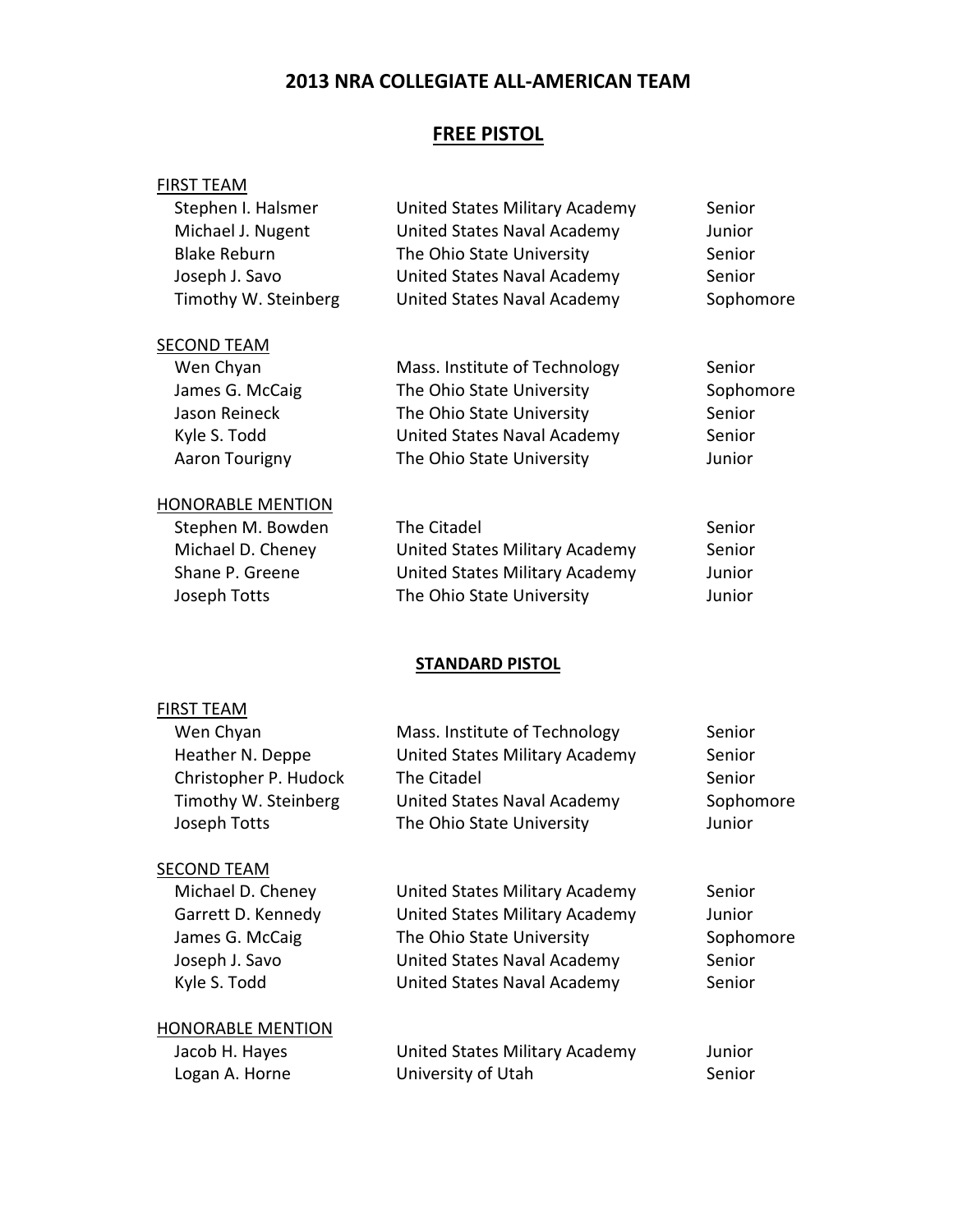# 2013 NRA COLLEGIATE ALL-AMERICAN TEAM

### FIRST TEAM

### AIR PISTOL

| <b>Courtney Anthony</b>  | University of Nebraska - Lincoln      | Senior    |
|--------------------------|---------------------------------------|-----------|
| Kirsten A. Asdal         | United States Naval Academy           | Senior    |
| Chi-Hsuan Chu            | United States Naval Academy           | Junior    |
| Heather N. Deppe         | <b>United States Military Academy</b> | Senior    |
| Stephen I. Halsmer       | <b>United States Military Academy</b> | Senior    |
| Michael J. Nugent        | United States Naval Academy           | Junior    |
| Joseph J. Savo           | United States Naval Academy           | Senior    |
| Timothy W. Steinberg     | United States Naval Academy           | Sophomore |
| Joseph Totts             | The Ohio State University             | Junior    |
| <b>SECOND TEAM</b>       |                                       |           |
| Stephen M. Bowden        | The Citadel                           | Senior    |
| Christie Chiu            | Mass. Institute of Technology         | Senior    |
| Wen Chyan                | Mass. Institute of Technology         | Senior    |
| Catherine E. Drake       | United States Naval Academy           | Senior    |
| Alexis L. Lagen          | University of Utah                    | Sophomore |
| James G. McCaig          | The Ohio State University             | Sophomore |
| Benjamin D. Moore        | The Citadel                           | Sophomore |
| <b>Blake Reburn</b>      | The Ohio State University             | Senior    |
| <b>HONORABLE MENTION</b> |                                       |           |
| Alejandra Dorado         | United States Naval Academy           | Senior    |
| Shane P. Greene          | <b>United States Military Academy</b> | Junior    |
| Edward Ha                | Mass. Institute of Technology         | Senior    |
| Victoria A.L. Joye       | <b>United States Military Academy</b> | Senior    |
| Kyle S. Todd             | United States Naval Academy           | Senior    |
| Aaron Tourigny           | The Ohio State University             | Junior    |
|                          | <b>SPORT PISTOL</b>                   |           |
| <b>FIRST TEAM</b>        |                                       |           |
| Kirsten A. Asdal         | United States Naval Academy           | Senior    |
| Heather N. Deppe         | <b>United States Military Academy</b> | Senior    |
| <b>Kimberly Hullings</b> | The Ohio State University             | Junior    |
| <b>SECOND TEAM</b>       |                                       |           |
| Alejandra Dorado         | United States Naval Academy           | Senior    |
| Chelsea L. Marsh         | The Citadel                           | Senior    |
| <b>HONORABLE MENTION</b> |                                       |           |
| Victoria A.L. Joye       | United States Military Academy        | Senior    |
| Melody J. Yap            | United States Military Academy        | Sophomore |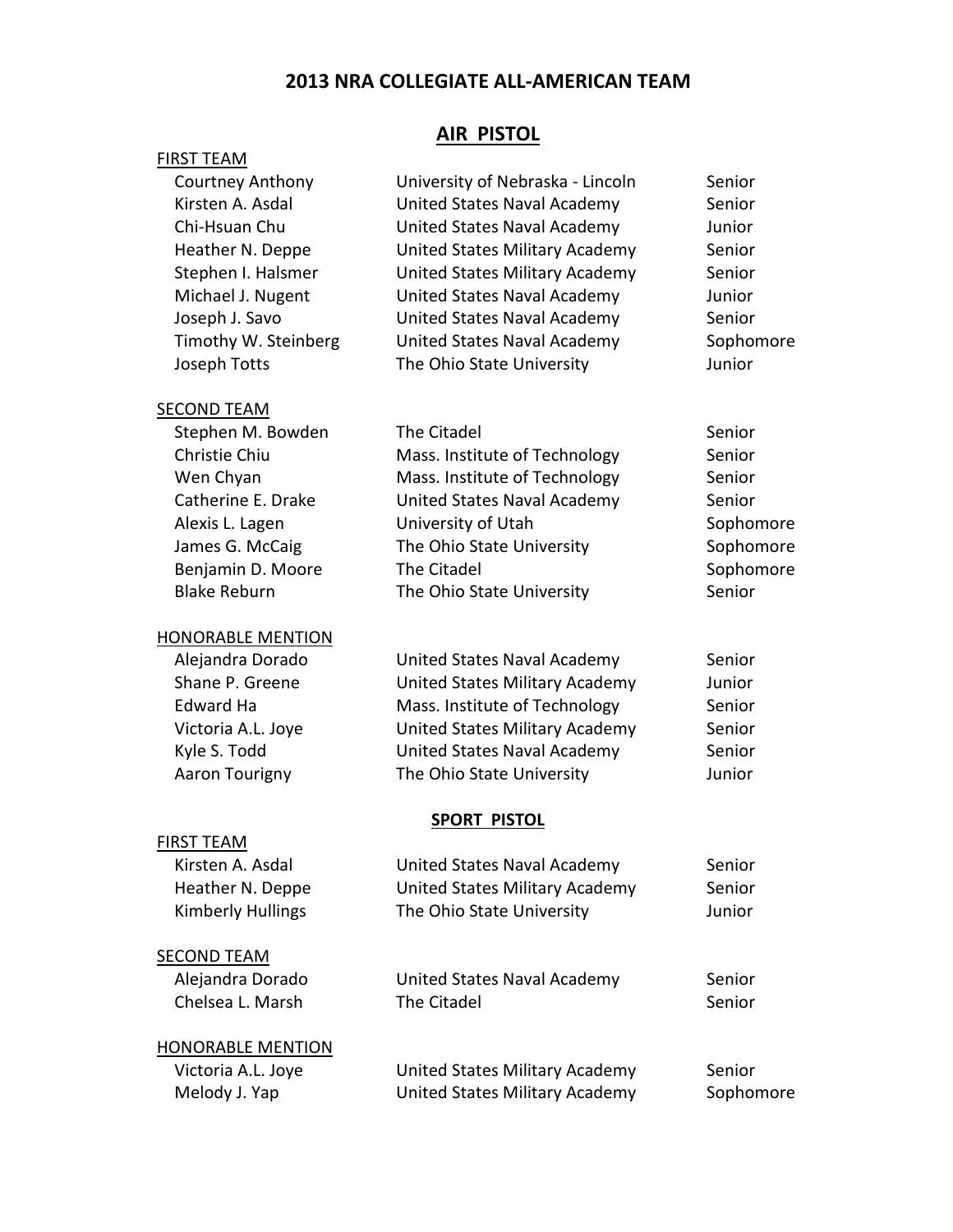# 2013 NRA COLLEGIATE ALL-AMERICAN TEAM SMALLBORE RIFLE

### FIRST TEAM

| Ryan Anderson           | University of Alaska Fairbanks    | Sophomore |
|-------------------------|-----------------------------------|-----------|
| Sarah Beard             | <b>Texas Christian University</b> | Senior    |
| Taylor Ciotola          | <b>West Virginia University</b>   | Junior    |
| Daniel R. Hermsmeier    | The University of Memphis         | Junior    |
| <b>Emily Holsopple</b>  | University of Kentucky            | Junior    |
| Meelis Kiisk            | <b>West Virginia University</b>   | Sophomore |
| <b>Michael Matthews</b> | United States Military Academy    | Junior    |
| Sarah Scherer           | <b>Texas Christian University</b> | Senior    |
| Garrett Spurgeon        | <b>West Virginia University</b>   | Senior    |
| Petra Zublasing         | West Virginia University          | Senior    |
|                         |                                   |           |

### SECOND TEAM

| <b>Meredith Carpentier</b> | United States Air Force Academy   | Sophomore |
|----------------------------|-----------------------------------|-----------|
| <b>Connor Davis</b>        | University of Kentucky            | Freshman  |
| Steven Frazier             | United States Naval Academy       | Junior    |
| <b>Heather Greathouse</b>  | University of Kentucky            | Senior    |
| Thomas Kyanko              | <b>West Virginia University</b>   | Sophomore |
| Megan Lee                  | <b>Texas Christian University</b> | Freshman  |
| Michael Liuzza             | University of Alaska Fairbanks    | Junior    |
| Samuel Muegge              | Jacksonville State University     | Junior    |
| Daniel Sojka               | <b>West Virginia University</b>   | Senior    |
| Joseph Todaro              | United States Military Academy    | Junior    |

#### HONORABLE MENTION

| Cole Bures                  | University of Alaska Fairbanks    | Senior   |
|-----------------------------|-----------------------------------|----------|
| Caitlin Morrissey           | <b>Texas Christian University</b> | Senior   |
| Samantha L. Philyaw-Bullard | Jacksonville State Univ.          | Freshman |
| Patrick Sunderman           | West Virginia University          | Freshman |
|                             |                                   |          |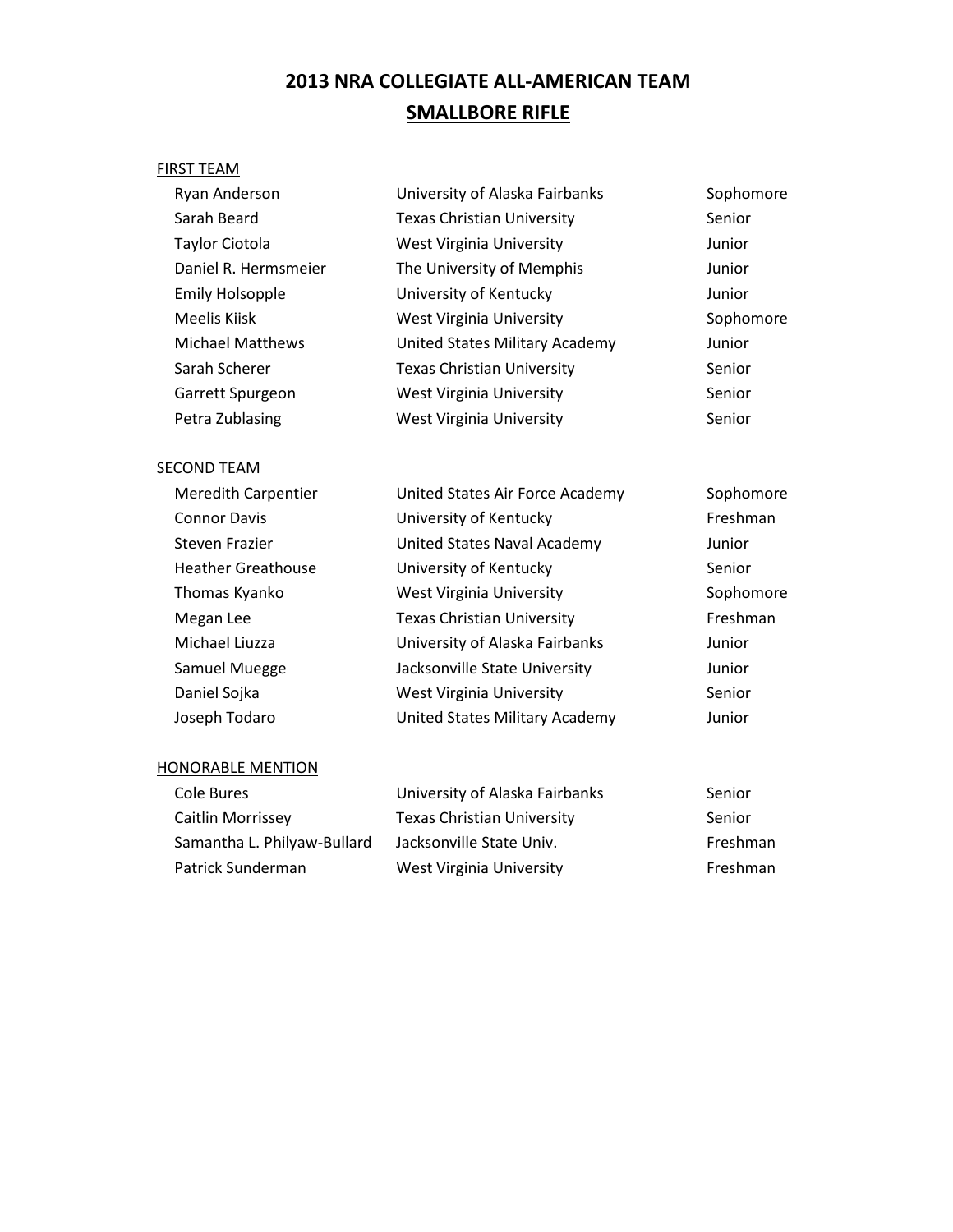# 2013 NRA COLLEGIATE ALL-AMERICAN TEAM AIR RIFLE

### FIRST TEAM

| Sarah Beard               | <b>Texas Christian University</b>     | Senior   |
|---------------------------|---------------------------------------|----------|
| Richard L. Calvin         | <b>United States Military Academy</b> | Junior   |
| <b>Taylor Ciotola</b>     | <b>West Virginia University</b>       | Junior   |
| <b>Connor Davis</b>       | University of Kentucky                | Freshman |
| Daniel R. Hermsmeier      | The University of Memphis             | Junior   |
| <b>Heather Greathouse</b> | University of Kentucky                | Senior   |
| Maren Prediger            | <b>West Virginia University</b>       | Junior   |
| <b>Tyler Rico</b>         | United States Air Force Academy       | Freshman |
| Sarah Scherer             | <b>Texas Christian University</b>     | Senior   |
| Petra Zublasing           | <b>West Virginia University</b>       | Senior   |
|                           |                                       |          |

### SECOND TEAM

| Ryan Anderson              | University of Alaska Fairbanks    | Sophomore |
|----------------------------|-----------------------------------|-----------|
| <b>Meredith Carpentier</b> | United States Air Force Academy   | Sophomore |
| Dustin Chesebro            | University of Alaska Fairbanks    | Senior    |
| Janine Dutton              | University of Nebraska - Lincoln  | Senior    |
| Kelsey Emme                | <b>Murray State University</b>    | Sophomore |
| Monica L. Fyfe             | Jacksonville State University     | Senior    |
| <b>Emily Holsopple</b>     | University of Kentucky            | Junior    |
| Meelis Kiisk               | <b>West Virginia University</b>   | Sophomore |
| Caitlin Morrissey          | <b>Texas Christian University</b> | Senior    |
| Garrett Spurgeon           | <b>West Virginia University</b>   | Senior    |
|                            |                                   |           |

#### HONORABLE MENTION

| Elijah Ellis           | University of Kentucky         | Sophomore |
|------------------------|--------------------------------|-----------|
| Matts Eriksson         | University of Alaska Fairbanks | Sophomore |
| Michael Liuzza         | University of Alaska Fairbanks | Junior    |
| Ed Ryznar              | University of Kentucky         | Junior    |
| <b>Stacey Wheatley</b> | University of Kentucky         | Senior    |
| Ryan Williams          | United States Naval Academy    | Senior    |
|                        |                                |           |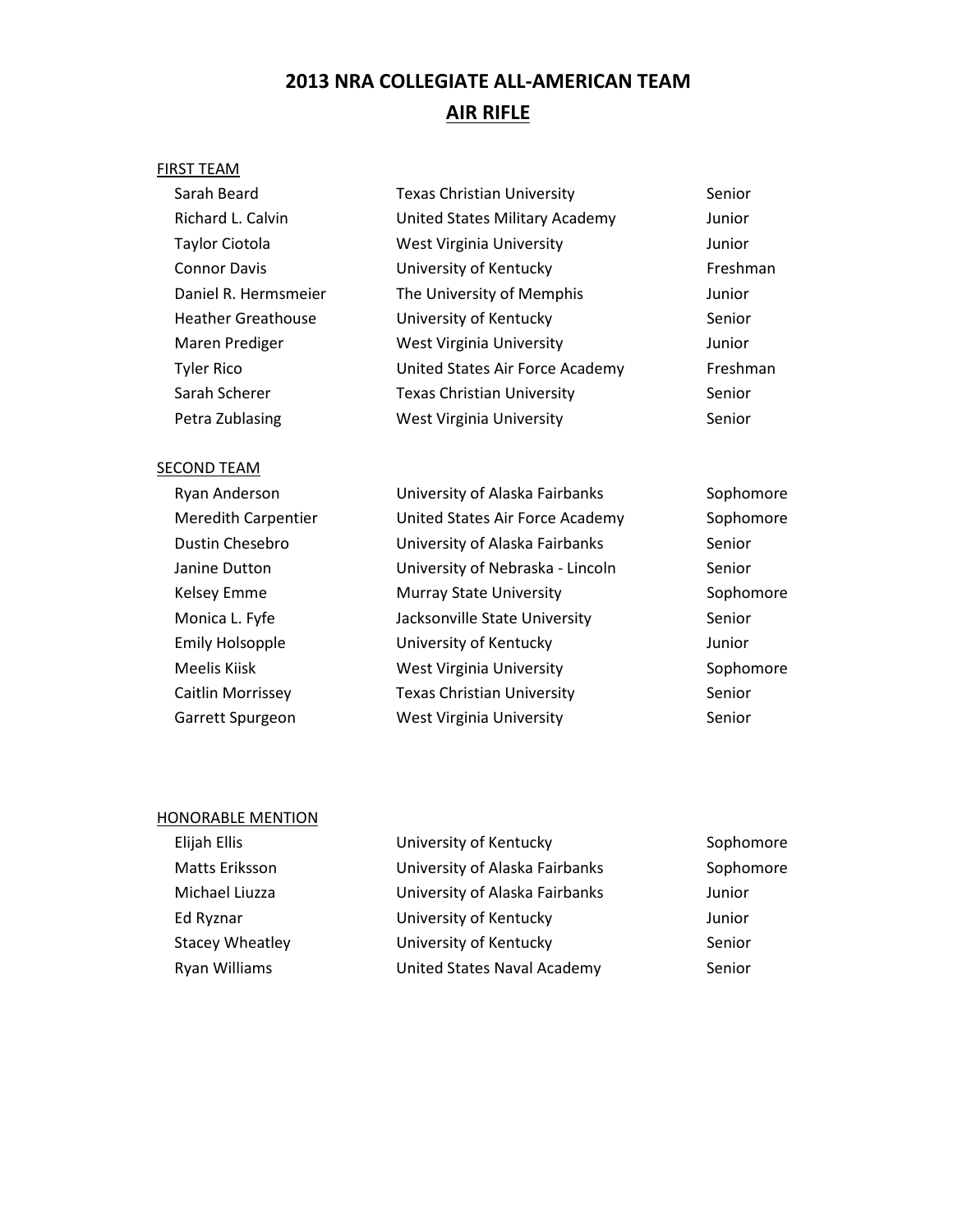# 2013 NRA COLLEGIATE ALL-AMERICAN TEAM **SHOTGUN**

### FIRST TEAM

| Lindenwood University           |
|---------------------------------|
| Lindenwood University           |
| Lindenwood University           |
| <b>Texas A&amp;M University</b> |
| Fort Hays State University      |
|                                 |

### SECOND TEAM

| Zach Bryant  | Lindenwood University      |
|--------------|----------------------------|
| Damian Giles | Fort Hays State University |
| Matt Hughes  | Lindenwood University      |
| Sarah Hughes | Lindenwood University      |
| Elliott Toll | Lindenwood University      |

### HONORABLE MENTION

| Thomas Bayer   | Texas A&M University            |
|----------------|---------------------------------|
| Tanner McBee   | <b>Austin Community College</b> |
| Brandon Koenig | Southeastern Illinois College   |